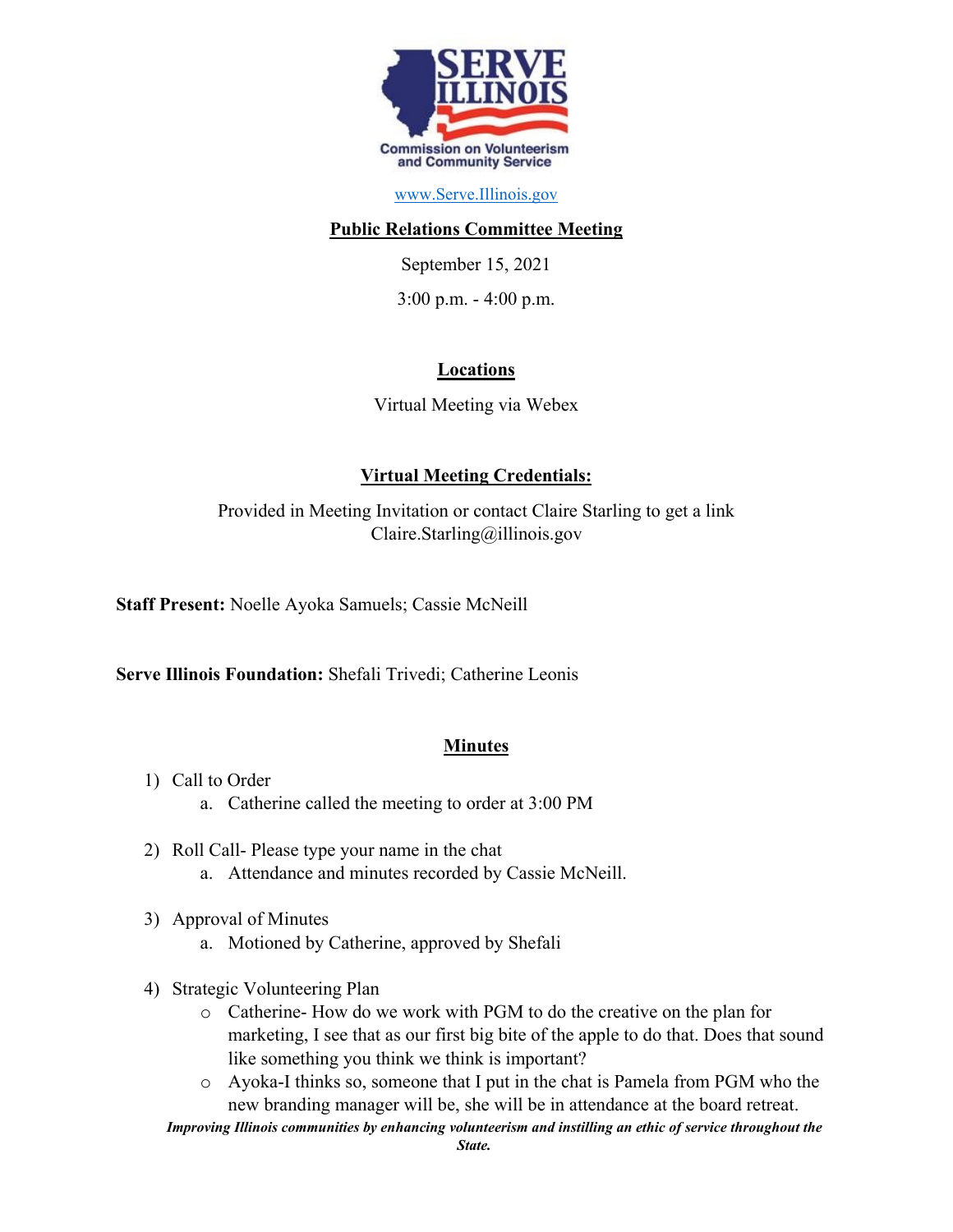- o Catherine- There should be a calendar into what we will be working on but that's a staff function. I curated a document to help us map out the intermediate and immediate things we want to accomplish.
- o Ayoka- I think this is dead on. During the board retreat, these are the things we are going to be talking about. Something that I wanted to give you all is a presentation from PGM's social media breakdowns.
- o Shefali- Can Cassie include the link to Basecamp into the outlook appointment?
- o Cassie- Yes, of course!
- o Cathy- Now that we are talking about PGM for the retreat they are going to talk about the mission and vision statement we aren't going to get into all that right?
- o Ayoka- Correct at the retreat we are going to scrub it and they will vote on it again in the next board meeting.
- o Shefali- So Ayoka, you are still trying to get your hands on the previous version, correct?
- o Ayoka- So they found it, I think it was Scott Clarke who found it. I think after PGM presented their new version it motivated some people to find the old version. We will have two versions at the retreat.
- o Shefali- Okay good! Do you think we are going to get that agenda packet a week or two before?
- o Ayoka- I think it's ideal for you to get it a week in advance. I know there will be some firming up this Friday, if it's not at least the week before we will try to get it to everyone at least 3 days before.
- o Shefali-I totally get it, I know your intention is one thing and the reality can be another, but I appreciate your work.
- o Ayoka- I don't see why we shouldn't be able to get to you by the 27th, just want to manage the expectation.
- o Shefali- Hey Cathy I see what you are doing here, I would like to see supporting the infrastructure of existing volunteerism. I would like to figure out a way to what that would be like.
- o Cathay- Yeah, how do we build the infrastructure and how do we take those volunteer conferences across the state and create synergy amongst them?
- o Shefali- I don't even think it's just funding, there are many different ways to do it. With the new expansion of AmeriCorps. Even advertising or marketing like curating a PSA or assisting.
- o Cathy- I always wondered do we know where the volunteer centers are across Illinois?
- o Shefali- I do, not sure about everyone else.
- o Ayoka- My goal is to hire a National Volunteer service manager and part of their role is to manage the relationships with the volunteer centers and how to optimize volunteer conferences. You all will appreciate this I am on a call and they asked what our plan is for the upcoming conferences….It's okay that they expect us to do it but it's definitely been passed over without us involved.
- o Shefali- People are definitely territorial.
- o Cathay- In terms of the PR committee, how can we use those to publish our stuff. We want to show what we've done. With our branding if we want to be inclusive we should be planning around that branding strategies, we should be